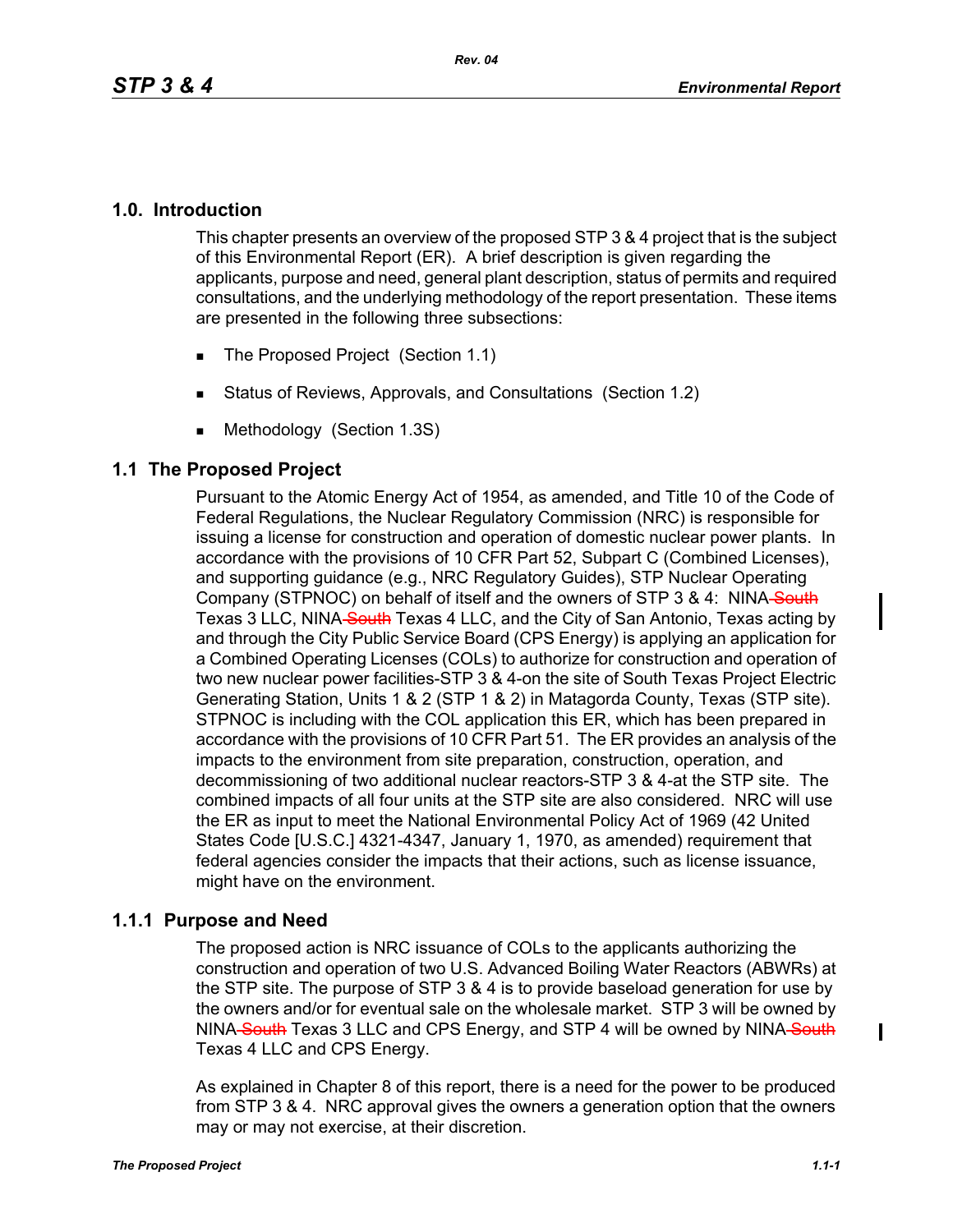# **1.1.2 Project Description**

This subsection provides a brief summary of project information that subsequent sections, particularly Chapter 3, Plant Description, describe in greater detail.

# **1.1.2.1 The Applicant and Owners**

NRG South Texas LP (NRG) (44% ownership), City Public Service Board of San Antonio, Texas (CPS Energy) (40% ownership), and the City of Austin, Texas (16% ownership) are the owners of the STP 1 & 2 site and facilities. STPNOC is the licensed operator of STP 1 & 2, with control of STP 1 & 2 and the authority to act as the agent applying for a COL for the STP site. STP 3 will be owned by NINA South Texas 3 LLC and CPS Energy, and STP 4 will be owned by NINA-South Texas 4 LLC and CPS Energy. Pursuant to existing agreements, the NRG entities and CPS Energy would each own 50% of each unit. NINA entities would own 92.375% of each unit while CPS Energy would own 7.625% of each unit. If plans regarding the ownership percentages change, this application will be updated accordingly. The proposed units would be baseload merchant generator plants. NINA South Texas 3 LLC and NINA South Texas 4 LLC intends to sell its share of the power from STP 3 & 4 on the wholesale market. CPS Energy may either use its share of STP 3 & 4 to supply the needs of its service area and/or sell the power on the wholesale market.

STPNOC will be the operator for STP 3 & 4. The COL application, COLA Part 1, Administrative Information, provides additional information about the co-owners of STP 3 & 4.

## **1.1.2.2 Site Location**

The STP site is located on approximately 12,220 acres in a rural area of Matagorda County, Texas, approximately 12 miles south-southwest of the city limits of Bay City, Texas, and 10 miles north of Matagorda Bay, along the west bank of the Colorado River. The plant footprint for STP 3 & 4 is approximately 2000 feet northwest of existing STP 1 & 2 and is generally the area that had been designated for two additional units when the facility was first planned. The location of STP 3 & 4 on the STP site is shown on Figure 1.1-1. Section 2.1, Site Location, provides additional information regarding the site and the location of the two new ABWR reactors.

## **1.1.2.3 Reactor Information**

STPNOC and the owners have selected the General Electric (GE) ABWR as the technology for two new reactors at the STP site, STP 3 & 4. The NRC approved the reference ABWR DCD in March 1997. The final design certification rule was published in the Federal Register on May 12, 1997 (62 FR 25827). This allows the ABWR design to be referenced in a COL application under 10 CFR 52. The total gross thermal megawatt output is 3926 MWt and the net electrical output is approximately 1300 MWe per unit. Further details on the ABWR reactor design is provided in Section 3.2.

## **1.1.2.4 Cooling System Information**

STP 3 & 4 will use a closed-loop cooling water system that would withdraw and discharge water from and to the Main Cooling Reservoir (MCR), similar to the existing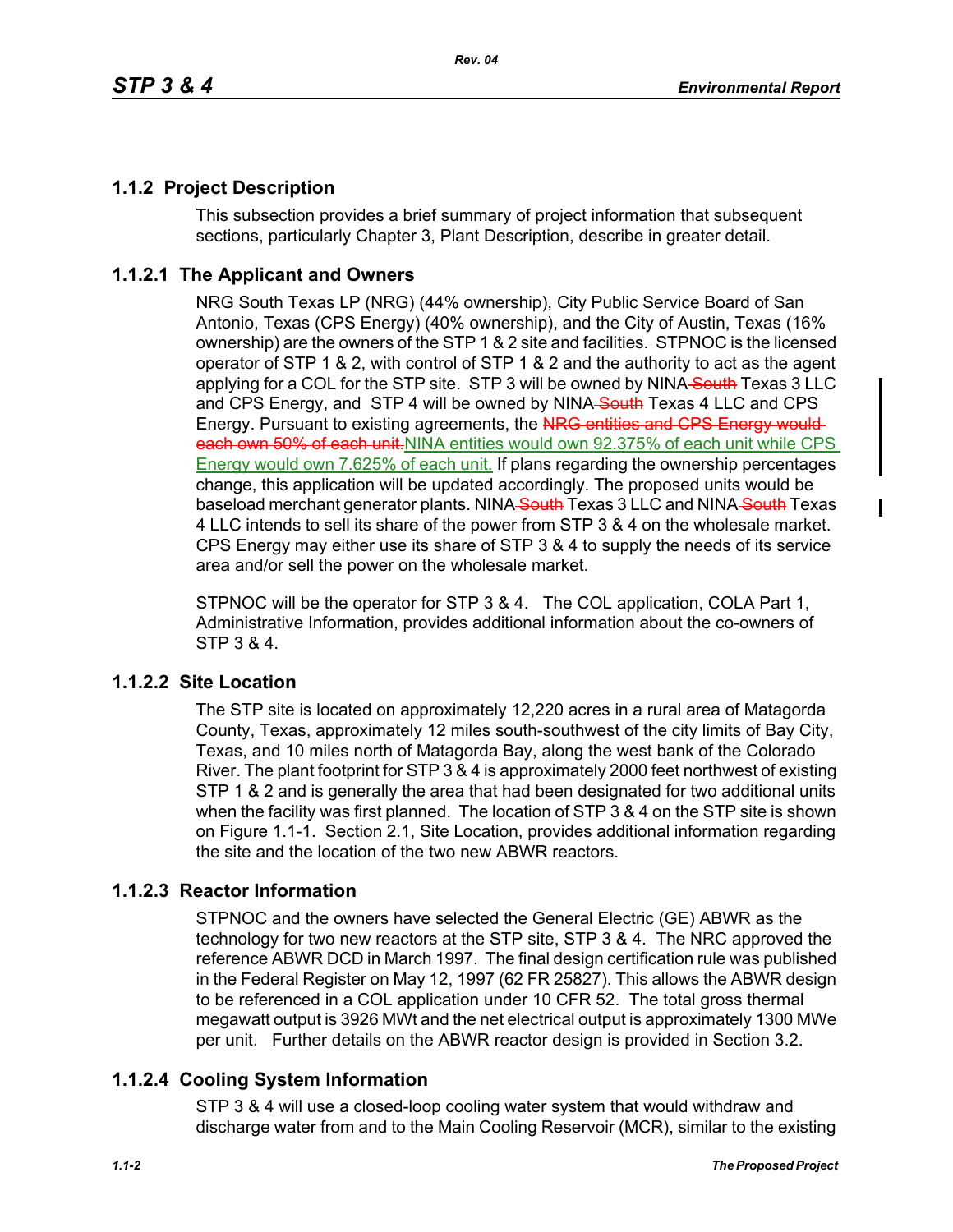cooling system for STP 1 & 2. Makeup water for the MCR will be withdrawn from the Colorado River using the preexisting intake structure. STP 3 & 4 will use mechanical draft cooling towers to dissipate waste heat and a water storage basin for the safetyrelated cooling system. This differs from STP 1 & 2, which uses the essential cooling pond. The STP 3 & 4 cooling tower basin makeup water is normally provided by the plant well water system. Blowdown will discharge from the MCR to the Colorado River. Additional details regarding the STP 3 & 4 cooling system are provided in Section 3.4.

#### **1.1.2.5 Transmission System Information**

The STP 3 & 4 connections to the regional grid will use existing rights-of-way to minimize, to the extent feasible, new disturbance and potential adverse impacts. The onsite power transmission system for STP 3 & 4 consists of the STP 3 & 4 345kV switchyard, five 345kV power transmission lines, and a 345kV tie-line from the STP 3 & 4 345kV switchyard to the existing STP 1 & 2 345kV switchyard. Two of these 345kV transmission lines will be upgraded from the STP site to their connection to the Hillje substation some 20 miles northwest of the STP site. The modifications to upgrade these two transmission lines will be on an existing right-of-way. No new rights-of-way outside the STP site are required for STP 3 & 4.

The three interconnect transmission line rights-of-way commence from the STP 3 & 4 345kV switchyard and head northward less than a quarter mile to intersect the existing transmission line corridor. From the point of intersection, the additional power provided by STP 3 & 4 would be transmitted over upgraded circuits in an existing right-of-way. Subsection 2.2.2 and Section 3.7 provide additional details regarding both the onsite and offsite transmission systems.

#### **1.1.2.6 Preapplication Public Involvement**

STPNOC has an active community affairs and public outreach program. Examples of public outreach include community board meetings, student presentations, and emergency preparedness community activities. STPNOC offers educational and emergency preparedness information to the public by providing tours of the Control Room simulator and the Emergency Operations Facility, presentations during Career Day, distributing flyers and newsletters, and by advertising on local radio stations and in local newspapers.

STPNOC also plays an active role in supporting local philanthropy efforts including the United Way Foundation, the American Cancer Society, the American Red Cross, the March of Dimes, and the Palacios Boys & Girls Club.

STPNOC plans to continue conducting public outreach and communications efforts in conjunction with preparing the COL application. Examples of STP 3 & 4 communications include: fact sheets; presentations; interaction with civic, state, and local officials; and industry updates and interfaces. Several meetings with local officials, the community, and the NRC are anticipated through the start of commercial operations. The first public outreach meeting held by the NRC in Bay City occurred on June 27, 2007. This meeting was announced via local media outlets (e.g. newspapers).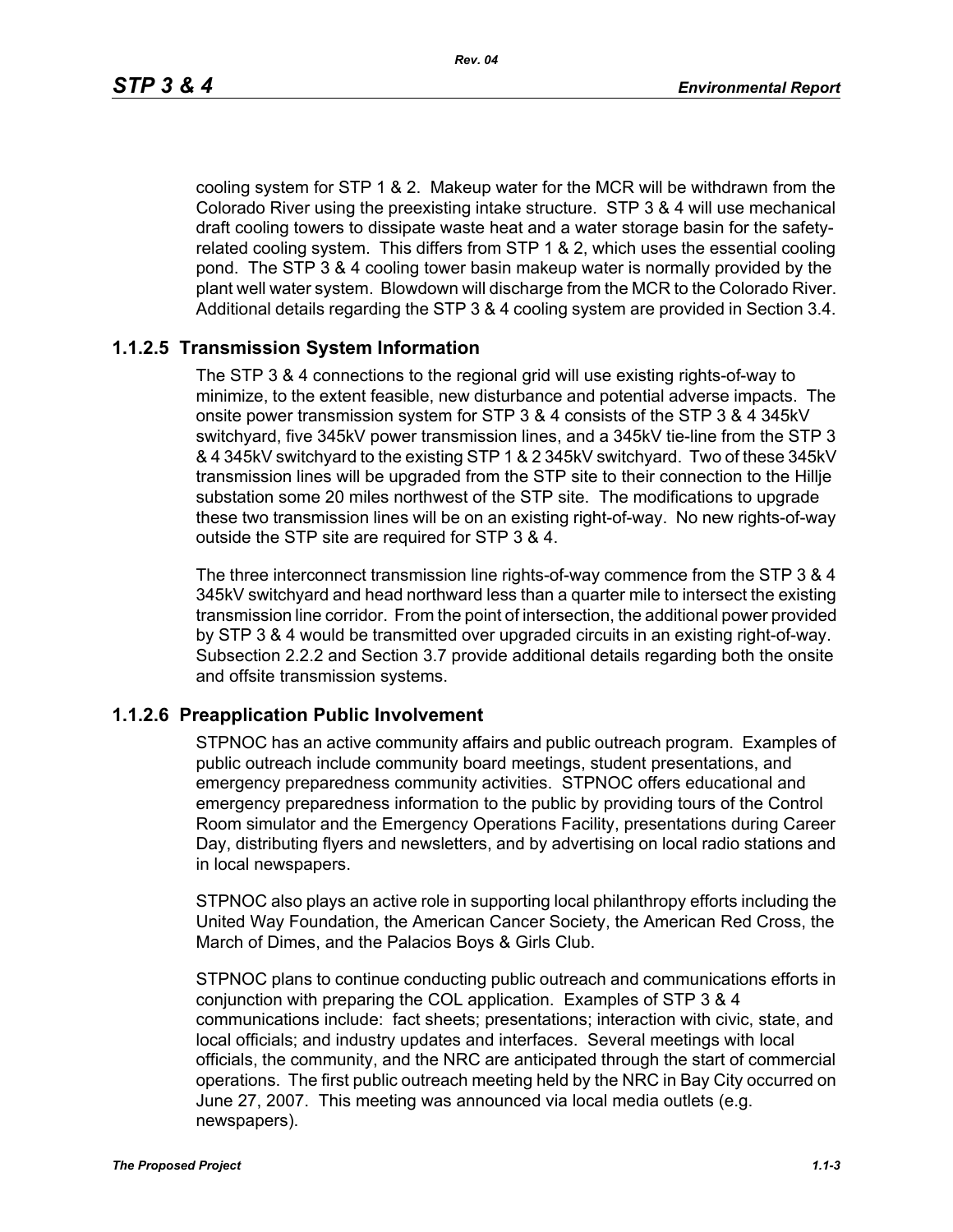# **1.1.2.7 Proposed Dates for Major Activities**

NRC regulations provide for COL applicants to perform both preconstruction site preparation activities and limited work authorization (LWA) activities before issuance of the COL. STPNOC plans to start preconstruction activities in January 2009 and conclude these activities in January 2010. If LWA activities are to be performed, they may begin in January 2010 and conclude in January 2011.

Construction activities for STP 3 will begin following the site preparation for both STP 3 & 4. STPNOC expects to initiate construction of STP 3 in January 2011 and STP 4 in May 2011. STPNOC estimates that construction would occur over a 63-month period for both units, beginning with NRC approval of the COL application in January 2011. Commercial operation for STP 3 is projected in March 2015 and March 2016 for STP 4.